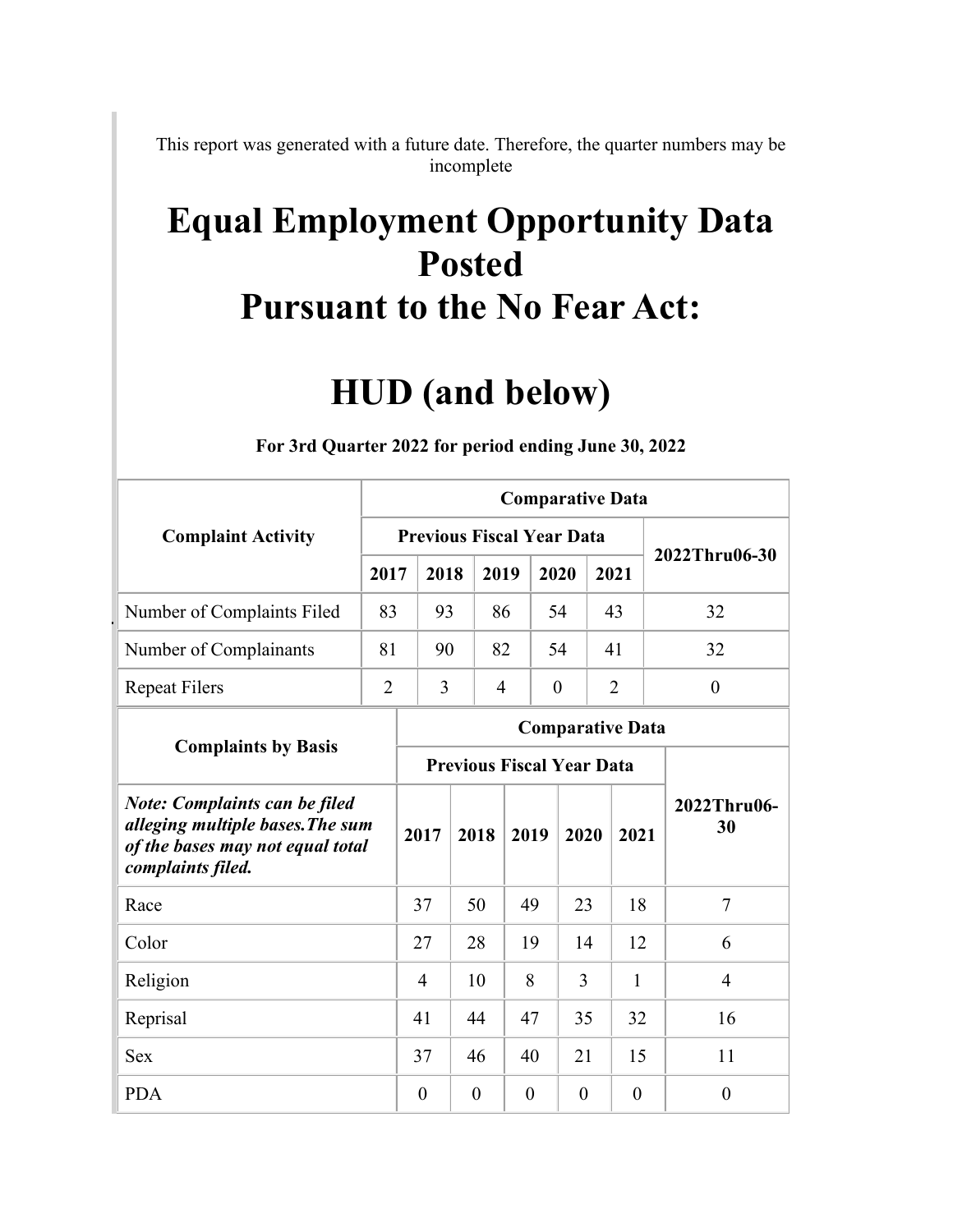| National Origin | 23             | 17             | 16             | 6              | $\overline{2}$   | 3                |
|-----------------|----------------|----------------|----------------|----------------|------------------|------------------|
| Equal Pay Act   | 7              | 5              | 5              | 3              | $\boldsymbol{0}$ | $\boldsymbol{0}$ |
| Age             | 30             | 31             | 33             | 20             | 12               | 10               |
| Disability      | 30             | 38             | 45             | 28             | 18               | 14               |
| Genetics        |                | $\overline{0}$ | $\overline{2}$ | $\overline{2}$ | $\theta$         | $\boldsymbol{0}$ |
| Non-EEO         | $\overline{0}$ | $\theta$       | $\theta$       | $\theta$       | $\theta$         | $\overline{0}$   |
|                 |                |                |                |                |                  |                  |

| <b>Complaints by Issue</b>                                                                                                        |                  |                  |                  | <b>Comparative Data</b>          |                  |                   |
|-----------------------------------------------------------------------------------------------------------------------------------|------------------|------------------|------------------|----------------------------------|------------------|-------------------|
|                                                                                                                                   |                  |                  |                  | <b>Previous Fiscal Year Data</b> |                  |                   |
| <b>Note: Complaints can be filed</b><br>alleging multiple bases. The sum<br>of the bases may not equal total<br>complaints filed. | 2017             | 2018             | 2019             | 2020                             | 2021             | 2022Thru06-<br>30 |
| Appointment/Hire                                                                                                                  | 6                | 3                | 6                | 3                                | $\mathbf{1}$     | $\mathbf{1}$      |
| <b>Assignment of Duties</b>                                                                                                       | 6                | 3                | 9                | 6                                | 3                | 3                 |
| Awards                                                                                                                            | $\overline{2}$   | $\mathbf{1}$     | 3                | $\mathbf{1}$                     | $\overline{2}$   | $\boldsymbol{0}$  |
| Conversion to Full Time/Perm<br><b>Status</b>                                                                                     | $\overline{0}$   | $\overline{0}$   | $\overline{0}$   | $\overline{0}$                   | $\mathbf{0}$     | $\boldsymbol{0}$  |
| <b>Disciplinary Action</b>                                                                                                        |                  |                  |                  |                                  |                  |                   |
| Demotion                                                                                                                          | $\theta$         | $\theta$         | $\theta$         | $\theta$                         | $\mathbf{1}$     | 1                 |
| Reprimand                                                                                                                         | $\overline{2}$   | $\overline{3}$   | $\overline{3}$   | 5                                | 3                | $\overline{2}$    |
| Suspension                                                                                                                        | $\overline{3}$   | $\overline{3}$   | $\overline{2}$   | $\overline{2}$                   | $\mathbf{1}$     | $\overline{0}$    |
| Removal                                                                                                                           | $\overline{4}$   | $\overline{2}$   | $\overline{2}$   | 1                                | 1                | $\theta$          |
| Other                                                                                                                             | $\mathbf{1}$     | 5                | 5                | $\overline{2}$                   | $\overline{0}$   | $\mathbf{1}$      |
| Duty Hours                                                                                                                        | $\mathbf{1}$     | $\theta$         | 1                | 1                                | 1                | $\theta$          |
| Perf. Eval./ Appraisal                                                                                                            | 21               | 6                | 19               | 16                               | 12               | $\overline{4}$    |
| Examination/Test                                                                                                                  | $\boldsymbol{0}$ | $\boldsymbol{0}$ | $\boldsymbol{0}$ | $\boldsymbol{0}$                 | $\boldsymbol{0}$ | $\boldsymbol{0}$  |
| <b>Harassment</b>                                                                                                                 |                  |                  |                  |                                  |                  |                   |
| Non-Sexual                                                                                                                        | 45               | 51               | 56               | 33                               | 26               | 10                |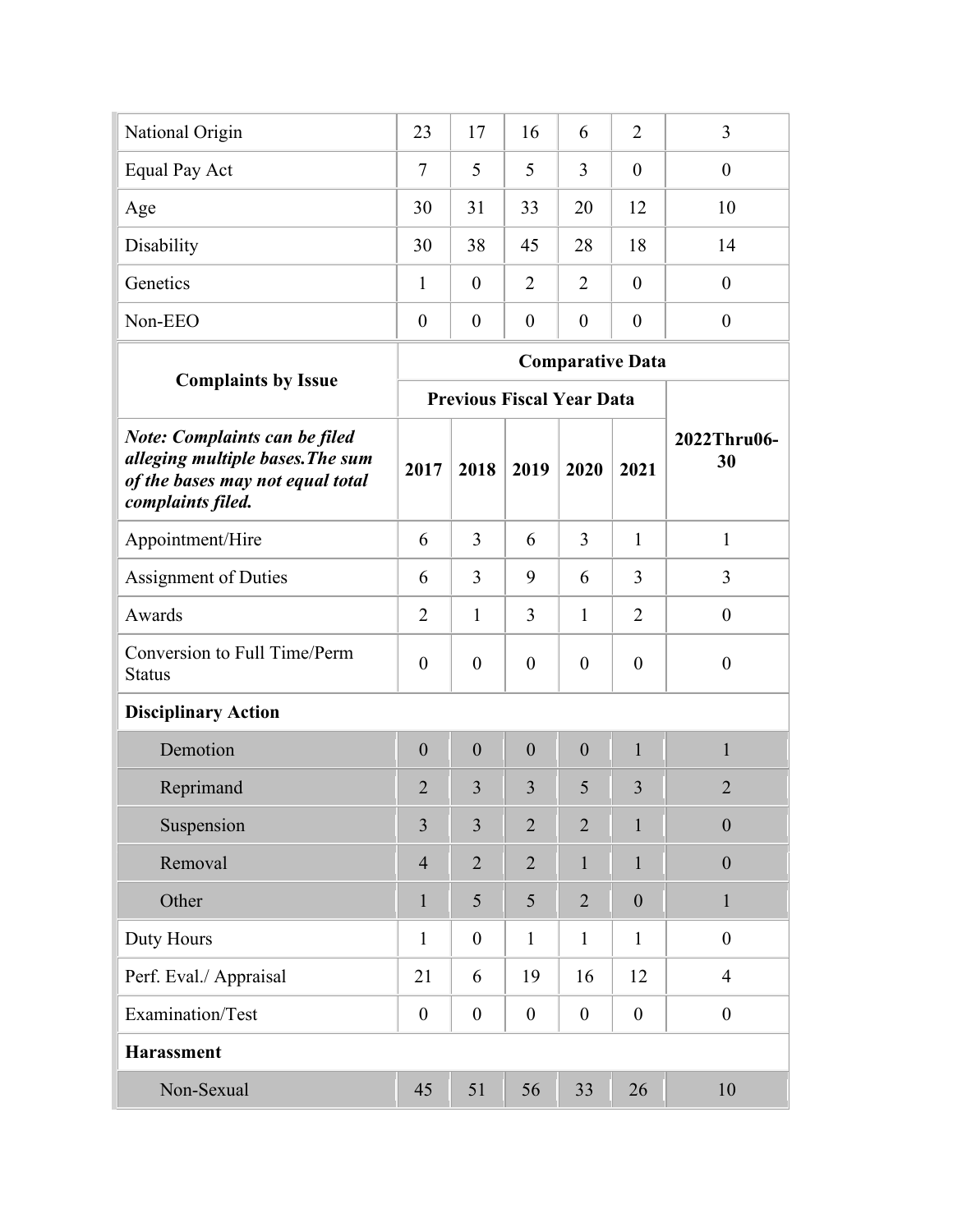| Sexual                                 | $\mathbf{1}$     | $\overline{3}$ | $\mathbf{1}$   | $\overline{0}$ | $\overline{0}$ | $\mathbf{1}$     |
|----------------------------------------|------------------|----------------|----------------|----------------|----------------|------------------|
| <b>Medical Examination</b>             | $\theta$         | $\theta$       | $\overline{0}$ | $\theta$       | $\theta$       | $\overline{0}$   |
| Pay including overtime                 | $\theta$         | 1              | 5              | $\mathbf{1}$   | $\mathbf{1}$   | $\overline{0}$   |
| Promotion/Non-Selection                | 10               | 17             | 14             | 14             | 12             | 11               |
| Reassignment                           |                  |                |                |                |                |                  |
| Denied                                 | $\overline{2}$   | $\overline{4}$ | $\overline{0}$ | $\overline{0}$ | $\overline{0}$ | $\overline{0}$   |
| Directed                               | $\overline{0}$   | $\overline{2}$ | $\overline{7}$ | $\overline{3}$ | $\mathbf{1}$   | $\boldsymbol{0}$ |
| Reasonable Accommodation<br>Disability | 15               | 18             | 19             | 15             | $\tau$         | $\overline{4}$   |
| Reinstatement                          | $\overline{0}$   | $\overline{0}$ | $\theta$       | $\theta$       | $\theta$       | $\overline{0}$   |
| Religious Accommodation                | $\theta$         | $\mathbf{1}$   | $\mathbf{1}$   | $\theta$       | $\theta$       | $\mathbf{1}$     |
| Retirement                             | $\theta$         | $\overline{2}$ | $\overline{0}$ | $\theta$       | $\theta$       | $\theta$         |
| Sex-Stereotyping                       | $\theta$         | $\mathbf{1}$   | $\mathbf{1}$   | $\theta$       | $\theta$       | $\theta$         |
| Telework                               | 9                | $\overline{4}$ | 13             | 5              | $\theta$       | $\overline{0}$   |
| Termination                            | $\overline{2}$   | 5              | $\overline{2}$ | $\mathbf{1}$   | $\overline{2}$ | $\overline{2}$   |
| Terms/Conditions of Employment         | 10               | 14             | 15             | $\overline{4}$ | 5              | $\mathbf{1}$     |
| Time and Attendance                    | 7                | 7              | 15             | 9              | $\overline{2}$ | 3                |
| Training                               | $\boldsymbol{0}$ | $\overline{4}$ | 9              | 6              | 3              | $\boldsymbol{0}$ |
| Other                                  |                  |                |                |                |                |                  |
| User Defined - Other 1                 | $\overline{0}$   | $\overline{0}$ | $\overline{0}$ | $\theta$       | $\overline{0}$ | $\boldsymbol{0}$ |
| User Defined - Other 2                 | $\overline{0}$   | $\theta$       | $\overline{0}$ | $\overline{0}$ | $\theta$       | $\theta$         |
| User Defined - Other 3                 | $\overline{0}$   | $\theta$       | $\overline{0}$ | $\theta$       | $\theta$       | $\theta$         |
| User Defined - Other 4                 | $\boldsymbol{0}$ | $\theta$       | $\overline{0}$ | $\theta$       | $\theta$       | $\boldsymbol{0}$ |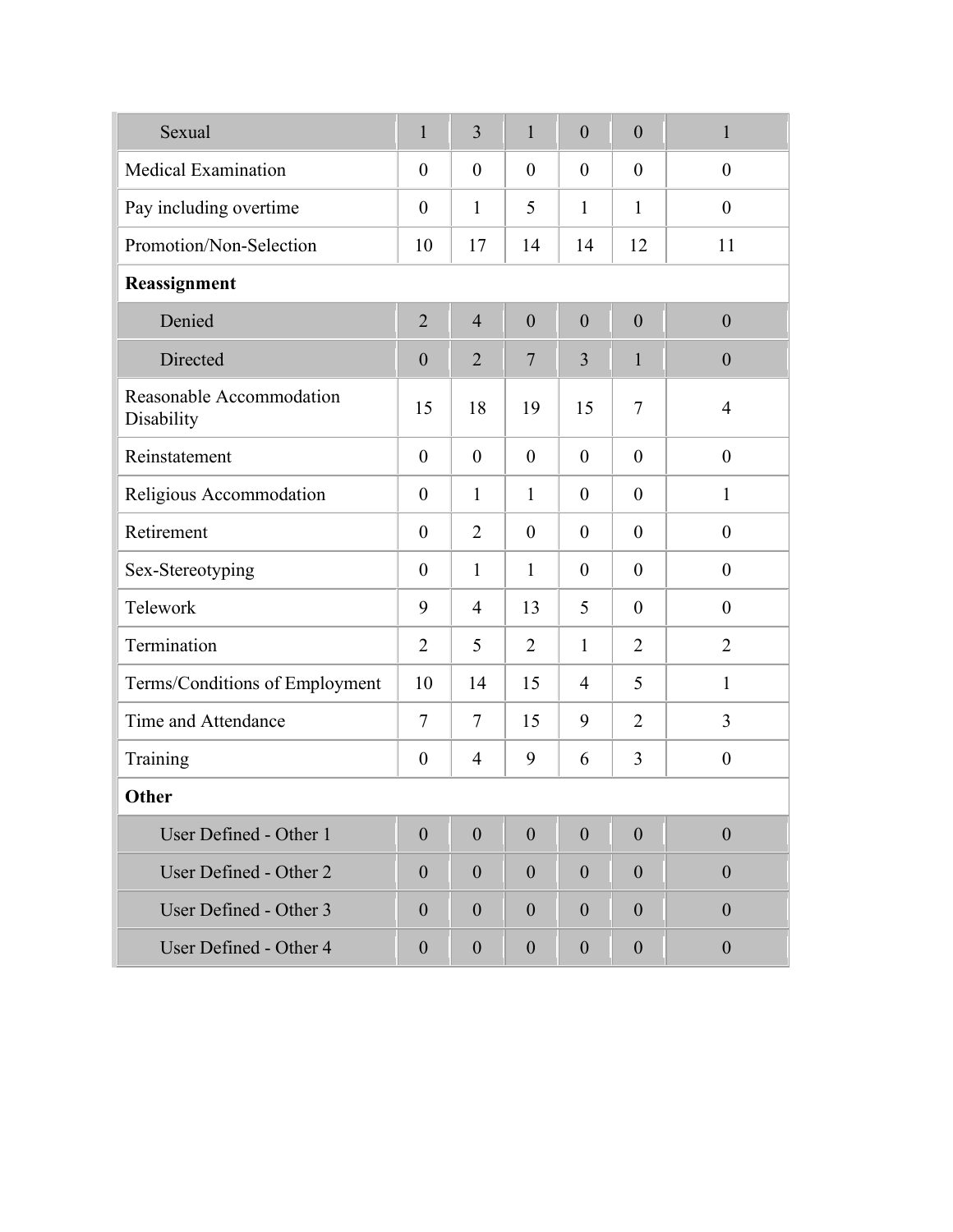|                                                                      | <b>Comparative Data</b><br><b>Previous Fiscal Year Data</b> |        |   |        |  |        |                                             |                |              |  |  |  |  |
|----------------------------------------------------------------------|-------------------------------------------------------------|--------|---|--------|--|--------|---------------------------------------------|----------------|--------------|--|--|--|--|
| <b>Processing Time</b>                                               |                                                             |        |   |        |  |        |                                             |                | 2022Thru06-  |  |  |  |  |
|                                                                      |                                                             | 2017   |   | 2018   |  | 2019   | 2020                                        | 2021           | 30           |  |  |  |  |
| Complaints pending during fiscal year                                |                                                             |        |   |        |  |        |                                             |                |              |  |  |  |  |
| Average number of<br>days in investigation                           |                                                             | 418.92 |   | 278.24 |  | 299.59 | 234.83                                      | 266.24         | 253.72       |  |  |  |  |
| Average number of<br>days in final action                            |                                                             | 180.33 |   | 47.11  |  | 30.96  | 40.38                                       | 41.23          | 25.00        |  |  |  |  |
| Complaint pending during fiscal year where hearing was requested     |                                                             |        |   |        |  |        |                                             |                |              |  |  |  |  |
| Average number of<br>days in investigation                           |                                                             | 323.43 |   | 286.03 |  | 322.89 | 239.55                                      | 283.46         | 237.31       |  |  |  |  |
| Average number of<br>days in final action                            |                                                             | 137.30 |   | 48.92  |  | 18.56  | 30.17                                       | 25.48          | 25.00        |  |  |  |  |
| Complaint pending during fiscal year where hearing was not requested |                                                             |        |   |        |  |        |                                             |                |              |  |  |  |  |
| Average number of<br>days in investigation                           |                                                             | 518.71 |   | 210.31 |  | 253.95 | 231.24                                      | 236.00         | 296.40       |  |  |  |  |
| Average number of<br>days in final action                            |                                                             | 163.12 |   | 46.56  |  | 77.22  | 60.76                                       | $\overline{0}$ | $\theta$     |  |  |  |  |
|                                                                      |                                                             |        |   |        |  |        | <b>Comparative Data</b>                     |                |              |  |  |  |  |
| <b>Complaints Dismissed by</b><br><b>Agency</b>                      |                                                             |        |   |        |  |        | <b>Previous Fiscal Year Data</b>            |                | 2022Thru06-  |  |  |  |  |
|                                                                      |                                                             | 2017   |   | 2018   |  | 2019   | 2020                                        | 2021           | 30           |  |  |  |  |
| <b>Total Complaints</b><br>Dismissed by Agency                       |                                                             | 13     |   | 18     |  | 8      | 14                                          | 6              | $\mathbf{1}$ |  |  |  |  |
| Average days pending<br>prior to dismissal                           |                                                             | 328.46 |   | 261.83 |  | 40.13  | 576.14                                      | 201.5          | 862          |  |  |  |  |
|                                                                      |                                                             |        |   |        |  |        | <b>Complaints Withdrawn by Complainants</b> |                |              |  |  |  |  |
| <b>Total Complaints</b><br>Withdrawn by<br>Complainants              |                                                             | 6      | 5 |        |  | 9      | 5                                           | 10             | 4            |  |  |  |  |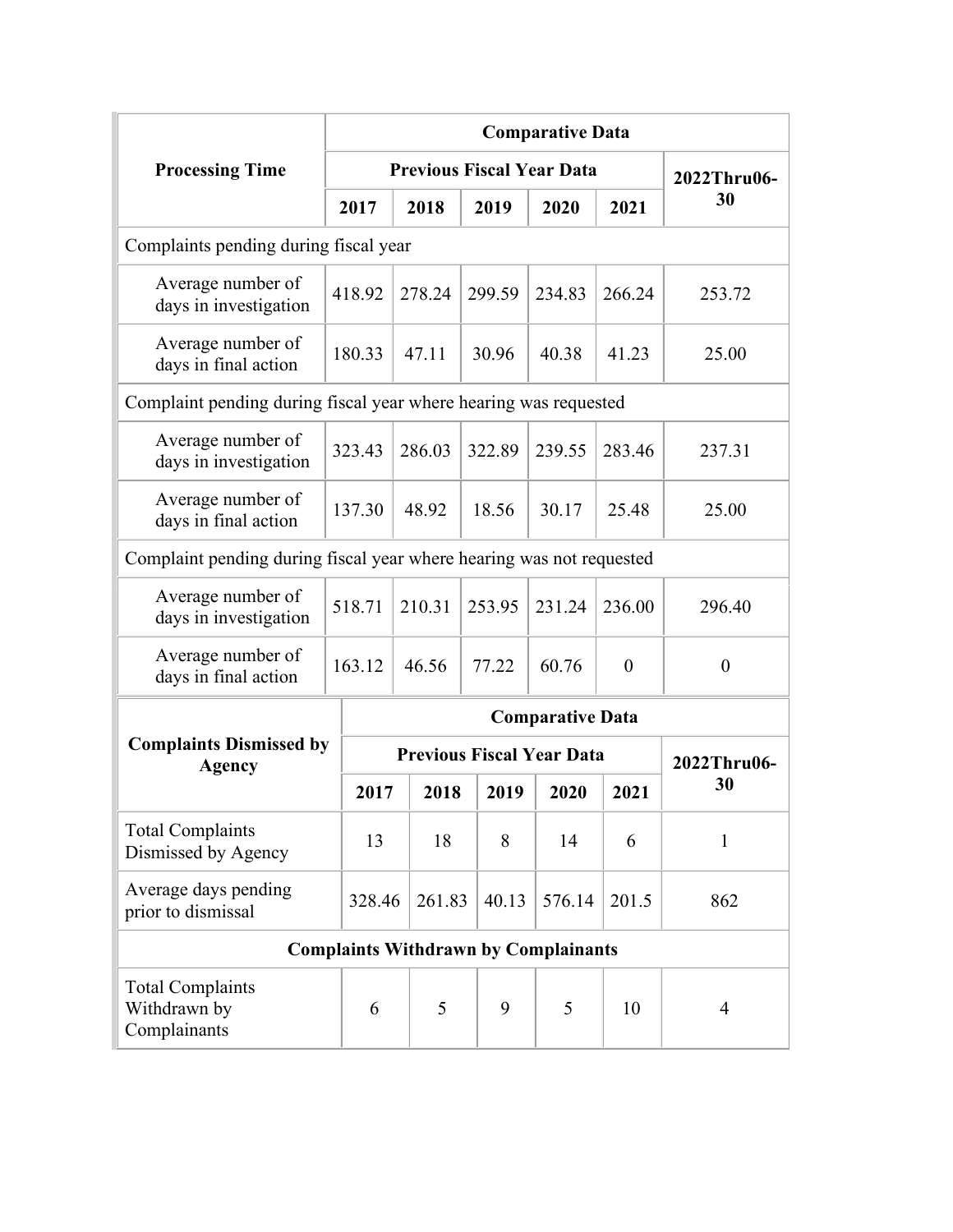|                                                                                                           | <b>Comparative Data</b> |                                                                                                       |                  |                  |                  |                                  |                  |                  |                  |                  |                  |                  |  |
|-----------------------------------------------------------------------------------------------------------|-------------------------|-------------------------------------------------------------------------------------------------------|------------------|------------------|------------------|----------------------------------|------------------|------------------|------------------|------------------|------------------|------------------|--|
| <b>Total Final Agency</b>                                                                                 |                         |                                                                                                       |                  |                  |                  | <b>Previous Fiscal Year Data</b> |                  |                  |                  |                  |                  | 2022Thru06-      |  |
| <b>Actions Finding</b><br><b>Discrimination</b>                                                           |                         | 2017                                                                                                  |                  | 2018             |                  | 2019                             |                  | 2020             |                  | 2021             |                  | 30               |  |
|                                                                                                           | #                       | $\frac{0}{0}$                                                                                         | #                | $\frac{0}{0}$    | #                | $\frac{0}{0}$                    | #                | $\frac{0}{0}$    | #                | $\frac{0}{0}$    | #                | $\frac{0}{0}$    |  |
| <b>Total Number Findings</b>                                                                              | $\mathbf{1}$            |                                                                                                       | $\overline{2}$   |                  | $\overline{2}$   |                                  | $\mathbf{1}$     |                  | $\theta$         |                  | 1                |                  |  |
| Without Hearing                                                                                           | $\mathbf{1}$            | 100                                                                                                   | 1                | 50               | $\theta$         | $\overline{0}$                   | $\overline{0}$   | $\theta$         | $\theta$         | $\theta$         | $\theta$         | $\overline{0}$   |  |
| With Hearing                                                                                              | $\theta$                | $\theta$                                                                                              | $\mathbf{1}$     | 50               | $\overline{2}$   | 100                              | $\mathbf{1}$     | 100              | $\theta$         | $\theta$         | 1                | 100              |  |
| <b>Findings of</b>                                                                                        |                         |                                                                                                       |                  |                  |                  | <b>Comparative Data</b>          |                  |                  |                  |                  |                  |                  |  |
| <b>Discrimination Rendered</b><br>by Basis                                                                |                         |                                                                                                       |                  |                  |                  | <b>Previous Fiscal Year Data</b> |                  |                  |                  |                  |                  | 2022Thru06-      |  |
| <b>Note: Complaints can be</b>                                                                            |                         | 2017<br>2018<br>2019<br>2020<br>2021                                                                  |                  |                  |                  |                                  |                  |                  |                  |                  |                  | 30               |  |
| filed alleging multiple<br>bases. The sum of the<br>bases may not equal total<br>complaints and findings. | #                       | $\frac{0}{0}$<br>#<br>$\frac{0}{0}$<br>#<br>$\frac{0}{0}$<br>#<br>#<br>$\frac{0}{0}$<br>$\frac{0}{0}$ |                  |                  |                  |                                  |                  |                  |                  | #                | $\frac{0}{0}$    |                  |  |
| <b>Total Number Findings</b>                                                                              | $\theta$                |                                                                                                       | $\mathbf{1}$     |                  | $\overline{2}$   |                                  | 1                |                  | $\theta$         |                  | $\mathbf{1}$     |                  |  |
| Race                                                                                                      | $\theta$                | $\theta$                                                                                              | 1                | 100              | $\mathbf{1}$     | 50                               | $\theta$         | $\theta$         | $\theta$         | $\theta$         | $\theta$         | $\theta$         |  |
| Color                                                                                                     | $\theta$                | $\overline{0}$                                                                                        | $\theta$         | $\overline{0}$   | $\overline{0}$   | $\theta$                         | $\overline{0}$   | $\theta$         | $\overline{0}$   | $\theta$         | $\theta$         | $\overline{0}$   |  |
| Religion                                                                                                  | $\boldsymbol{0}$        | $\overline{0}$                                                                                        | $\theta$         | $\theta$         | $\theta$         | $\theta$                         | $\theta$         | $\overline{0}$   | $\overline{0}$   | $\theta$         | $\theta$         | $\theta$         |  |
| Reprisal                                                                                                  | $\boldsymbol{0}$        | $\theta$                                                                                              | $\theta$         | $\theta$         | $\overline{2}$   | 100                              | $\mathbf{1}$     | 100              | $\overline{0}$   | $\theta$         | $\mathbf{1}$     | 100              |  |
| <b>Sex</b>                                                                                                | $\boldsymbol{0}$        | $\boldsymbol{0}$                                                                                      | $\boldsymbol{0}$ | $\boldsymbol{0}$ | $\mathbf{1}$     | 50                               | $\boldsymbol{0}$ | $\boldsymbol{0}$ | $\boldsymbol{0}$ | $\boldsymbol{0}$ | $\boldsymbol{0}$ | $\boldsymbol{0}$ |  |
| <b>PDA</b>                                                                                                | $\boldsymbol{0}$        | $\theta$                                                                                              | $\overline{0}$   | $\theta$         | $\overline{0}$   | $\theta$                         | $\boldsymbol{0}$ | $\boldsymbol{0}$ | $\boldsymbol{0}$ | $\theta$         | $\overline{0}$   | $\overline{0}$   |  |
| National Origin                                                                                           | $\boldsymbol{0}$        | $\overline{0}$                                                                                        | $\overline{0}$   | $\boldsymbol{0}$ | $\overline{0}$   | $\boldsymbol{0}$                 | $\boldsymbol{0}$ | $\boldsymbol{0}$ | $\overline{0}$   | $\theta$         | $\boldsymbol{0}$ | $\boldsymbol{0}$ |  |
| <b>Equal Pay Act</b>                                                                                      | $\boldsymbol{0}$        | $\boldsymbol{0}$                                                                                      | $\overline{0}$   | $\boldsymbol{0}$ | $\boldsymbol{0}$ | $\boldsymbol{0}$                 | $\boldsymbol{0}$ | $\boldsymbol{0}$ | $\boldsymbol{0}$ | $\boldsymbol{0}$ | $\boldsymbol{0}$ | $\boldsymbol{0}$ |  |
| Age                                                                                                       | $\boldsymbol{0}$        | $\overline{0}$                                                                                        | $\overline{0}$   | $\boldsymbol{0}$ | $\boldsymbol{0}$ | $\boldsymbol{0}$                 | $\boldsymbol{0}$ | $\boldsymbol{0}$ | $\boldsymbol{0}$ | $\boldsymbol{0}$ | $\boldsymbol{0}$ | $\boldsymbol{0}$ |  |
| Disability                                                                                                | $\boldsymbol{0}$        | $\overline{0}$                                                                                        | $\overline{0}$   | $\boldsymbol{0}$ | $\boldsymbol{0}$ | $\boldsymbol{0}$                 | $\boldsymbol{0}$ | $\boldsymbol{0}$ | $\boldsymbol{0}$ | $\boldsymbol{0}$ | $\boldsymbol{0}$ | $\boldsymbol{0}$ |  |
| Genetics                                                                                                  | $\boldsymbol{0}$        | $\overline{0}$                                                                                        | $\overline{0}$   | $\boldsymbol{0}$ | $\boldsymbol{0}$ | $\boldsymbol{0}$                 | $\boldsymbol{0}$ | $\boldsymbol{0}$ | $\boldsymbol{0}$ | $\boldsymbol{0}$ | $\boldsymbol{0}$ | $\boldsymbol{0}$ |  |
| Non-EEO                                                                                                   | $\boldsymbol{0}$        | $\boldsymbol{0}$                                                                                      | $\boldsymbol{0}$ | $\boldsymbol{0}$ | $\boldsymbol{0}$ | $\boldsymbol{0}$                 | $\boldsymbol{0}$ | $\boldsymbol{0}$ | $\boldsymbol{0}$ | $\boldsymbol{0}$ | $\boldsymbol{0}$ | $\boldsymbol{0}$ |  |
|                                                                                                           |                         |                                                                                                       |                  |                  |                  |                                  |                  |                  |                  |                  |                  |                  |  |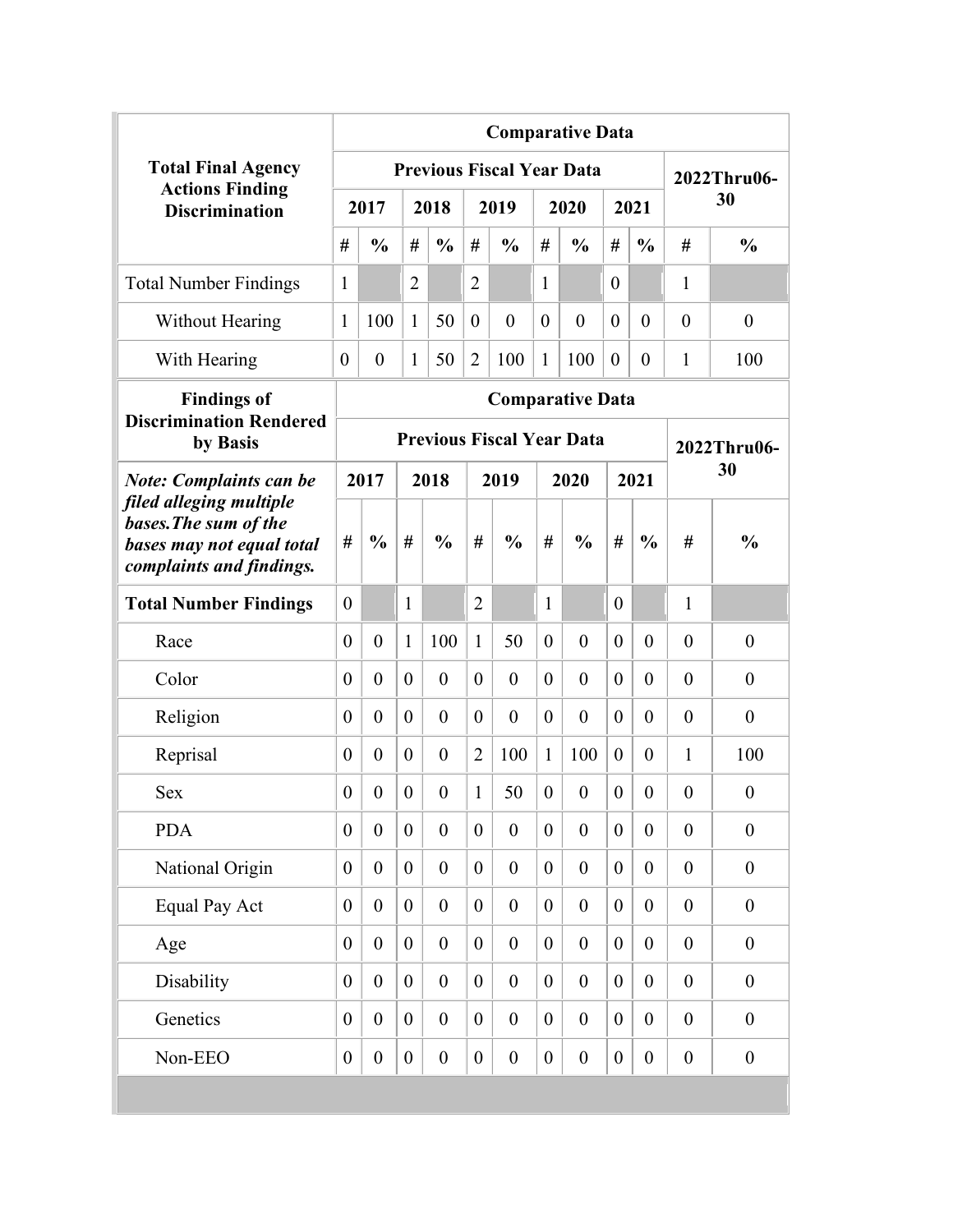| <b>Findings After Hearing</b>             | $\boldsymbol{0}$ |                  | $\mathbf{1}$     |                  | $\overline{2}$   |                  | 1                |                  | $\boldsymbol{0}$ |                  | $\mathbf{1}$     |                  |
|-------------------------------------------|------------------|------------------|------------------|------------------|------------------|------------------|------------------|------------------|------------------|------------------|------------------|------------------|
| Race                                      | $\boldsymbol{0}$ | $\boldsymbol{0}$ | $\mathbf{1}$     | 100              | $\mathbf{1}$     | 50               | $\boldsymbol{0}$ | $\boldsymbol{0}$ | $\boldsymbol{0}$ | $\boldsymbol{0}$ | $\boldsymbol{0}$ | $\boldsymbol{0}$ |
| Color                                     | $\boldsymbol{0}$ | $\boldsymbol{0}$ | $\boldsymbol{0}$ | $\boldsymbol{0}$ | $\boldsymbol{0}$ | $\boldsymbol{0}$ | $\boldsymbol{0}$ | $\boldsymbol{0}$ | $\boldsymbol{0}$ | $\boldsymbol{0}$ | $\boldsymbol{0}$ | $\boldsymbol{0}$ |
| Religion                                  | $\boldsymbol{0}$ | $\boldsymbol{0}$ | $\boldsymbol{0}$ | $\boldsymbol{0}$ | $\boldsymbol{0}$ | $\boldsymbol{0}$ | $\boldsymbol{0}$ | $\boldsymbol{0}$ | $\boldsymbol{0}$ | $\boldsymbol{0}$ | $\boldsymbol{0}$ | $\boldsymbol{0}$ |
| Reprisal                                  | $\boldsymbol{0}$ | $\theta$         | $\boldsymbol{0}$ | $\boldsymbol{0}$ | $\overline{2}$   | 100              | $\mathbf{1}$     | 100              | $\boldsymbol{0}$ | $\boldsymbol{0}$ | $\mathbf{1}$     | 100              |
| <b>Sex</b>                                | $\boldsymbol{0}$ | $\boldsymbol{0}$ | $\boldsymbol{0}$ | $\boldsymbol{0}$ | $\mathbf{1}$     | 50               | $\boldsymbol{0}$ | $\boldsymbol{0}$ | $\boldsymbol{0}$ | $\boldsymbol{0}$ | $\boldsymbol{0}$ | $\boldsymbol{0}$ |
| <b>PDA</b>                                | $\boldsymbol{0}$ | $\boldsymbol{0}$ | $\boldsymbol{0}$ | $\boldsymbol{0}$ | $\boldsymbol{0}$ | $\boldsymbol{0}$ | $\boldsymbol{0}$ | $\boldsymbol{0}$ | $\boldsymbol{0}$ | $\boldsymbol{0}$ | $\boldsymbol{0}$ | $\boldsymbol{0}$ |
| National Origin                           | $\boldsymbol{0}$ | $\boldsymbol{0}$ | $\boldsymbol{0}$ | $\boldsymbol{0}$ | $\boldsymbol{0}$ | $\boldsymbol{0}$ | $\boldsymbol{0}$ | $\boldsymbol{0}$ | $\boldsymbol{0}$ | $\boldsymbol{0}$ | $\boldsymbol{0}$ | $\boldsymbol{0}$ |
| <b>Equal Pay Act</b>                      | $\boldsymbol{0}$ | $\theta$         | $\boldsymbol{0}$ | $\boldsymbol{0}$ | $\boldsymbol{0}$ | $\boldsymbol{0}$ | $\boldsymbol{0}$ | $\boldsymbol{0}$ | $\boldsymbol{0}$ | $\boldsymbol{0}$ | $\boldsymbol{0}$ | $\boldsymbol{0}$ |
| Age                                       | $\boldsymbol{0}$ | $\overline{0}$   | $\boldsymbol{0}$ | $\boldsymbol{0}$ | $\boldsymbol{0}$ | $\boldsymbol{0}$ | $\boldsymbol{0}$ | $\boldsymbol{0}$ | $\boldsymbol{0}$ | $\boldsymbol{0}$ | $\boldsymbol{0}$ | $\boldsymbol{0}$ |
| Disability                                | $\boldsymbol{0}$ | $\theta$         | $\boldsymbol{0}$ | $\boldsymbol{0}$ | $\boldsymbol{0}$ | $\boldsymbol{0}$ | $\boldsymbol{0}$ | $\boldsymbol{0}$ | $\boldsymbol{0}$ | $\boldsymbol{0}$ | $\boldsymbol{0}$ | $\boldsymbol{0}$ |
| Genetics                                  | $\boldsymbol{0}$ | $\theta$         | $\boldsymbol{0}$ | $\boldsymbol{0}$ | $\boldsymbol{0}$ | $\boldsymbol{0}$ | $\boldsymbol{0}$ | $\boldsymbol{0}$ | $\boldsymbol{0}$ | $\theta$         | $\boldsymbol{0}$ | $\boldsymbol{0}$ |
| Non-EEO                                   | $\boldsymbol{0}$ | $\boldsymbol{0}$ | $\boldsymbol{0}$ | $\boldsymbol{0}$ | $\boldsymbol{0}$ | $\boldsymbol{0}$ | $\boldsymbol{0}$ | $\boldsymbol{0}$ | $\boldsymbol{0}$ | $\boldsymbol{0}$ | $\boldsymbol{0}$ | $\boldsymbol{0}$ |
|                                           |                  |                  |                  |                  |                  |                  |                  |                  |                  |                  |                  |                  |
| <b>Findings Without</b><br><b>Hearing</b> | $\mathbf{0}$     |                  | $\overline{0}$   |                  | $\overline{0}$   |                  | $\boldsymbol{0}$ |                  | $\boldsymbol{0}$ |                  | $\boldsymbol{0}$ |                  |
| Race                                      | $\boldsymbol{0}$ | $\boldsymbol{0}$ | $\boldsymbol{0}$ | $\boldsymbol{0}$ | $\boldsymbol{0}$ | $\boldsymbol{0}$ | $\boldsymbol{0}$ | $\boldsymbol{0}$ | $\boldsymbol{0}$ | $\boldsymbol{0}$ | $\boldsymbol{0}$ | $\boldsymbol{0}$ |
| Color                                     | $\boldsymbol{0}$ | $\boldsymbol{0}$ | $\boldsymbol{0}$ | $\boldsymbol{0}$ | $\boldsymbol{0}$ | $\boldsymbol{0}$ | $\boldsymbol{0}$ | $\boldsymbol{0}$ | $\boldsymbol{0}$ | $\boldsymbol{0}$ | $\boldsymbol{0}$ | $\boldsymbol{0}$ |
| Religion                                  | $\boldsymbol{0}$ | $\boldsymbol{0}$ | $\boldsymbol{0}$ | $\boldsymbol{0}$ | $\boldsymbol{0}$ | $\boldsymbol{0}$ | $\boldsymbol{0}$ | $\boldsymbol{0}$ | $\boldsymbol{0}$ | $\boldsymbol{0}$ | $\boldsymbol{0}$ | $\boldsymbol{0}$ |
| Reprisal                                  | $\boldsymbol{0}$ | $\overline{0}$   | $\overline{0}$   | $\overline{0}$   | $\overline{0}$   | $\boldsymbol{0}$ | $\boldsymbol{0}$ | $\boldsymbol{0}$ | $\boldsymbol{0}$ | $\boldsymbol{0}$ | $\boldsymbol{0}$ | $\boldsymbol{0}$ |
| <b>Sex</b>                                | $\boldsymbol{0}$ | $\boldsymbol{0}$ | $\boldsymbol{0}$ | $\boldsymbol{0}$ | $\boldsymbol{0}$ | $\boldsymbol{0}$ | $\boldsymbol{0}$ | $\boldsymbol{0}$ | $\boldsymbol{0}$ | $\boldsymbol{0}$ | $\boldsymbol{0}$ | $\boldsymbol{0}$ |
| <b>PDA</b>                                | $\boldsymbol{0}$ | $\boldsymbol{0}$ | $\boldsymbol{0}$ | $\boldsymbol{0}$ | $\boldsymbol{0}$ | $\boldsymbol{0}$ | $\boldsymbol{0}$ | $\boldsymbol{0}$ | $\boldsymbol{0}$ | $\boldsymbol{0}$ | $\boldsymbol{0}$ | $\boldsymbol{0}$ |
| National Origin                           | $\boldsymbol{0}$ | $\boldsymbol{0}$ | $\boldsymbol{0}$ | $\boldsymbol{0}$ | $\boldsymbol{0}$ | $\boldsymbol{0}$ | $\boldsymbol{0}$ | $\boldsymbol{0}$ | $\boldsymbol{0}$ | $\boldsymbol{0}$ | $\boldsymbol{0}$ | $\boldsymbol{0}$ |
| <b>Equal Pay Act</b>                      | $\boldsymbol{0}$ | $\boldsymbol{0}$ | $\boldsymbol{0}$ | $\boldsymbol{0}$ | $\boldsymbol{0}$ | $\boldsymbol{0}$ | $\boldsymbol{0}$ | $\boldsymbol{0}$ | $\boldsymbol{0}$ | $\boldsymbol{0}$ | $\boldsymbol{0}$ | $\boldsymbol{0}$ |
| Age                                       | $\boldsymbol{0}$ | $\boldsymbol{0}$ | $\boldsymbol{0}$ | $\boldsymbol{0}$ | $\boldsymbol{0}$ | $\boldsymbol{0}$ | $\boldsymbol{0}$ | $\boldsymbol{0}$ | $\boldsymbol{0}$ | $\boldsymbol{0}$ | $\boldsymbol{0}$ | $\boldsymbol{0}$ |
| Disability                                | $\boldsymbol{0}$ | $\boldsymbol{0}$ | $\boldsymbol{0}$ | $\boldsymbol{0}$ | $\boldsymbol{0}$ | $\boldsymbol{0}$ | $\boldsymbol{0}$ | $\boldsymbol{0}$ | $\boldsymbol{0}$ | $\boldsymbol{0}$ | $\boldsymbol{0}$ | $\boldsymbol{0}$ |
| Genetics                                  | $\boldsymbol{0}$ | $\boldsymbol{0}$ | $\overline{0}$   | $\boldsymbol{0}$ | $\boldsymbol{0}$ | $\boldsymbol{0}$ | $\boldsymbol{0}$ | $\boldsymbol{0}$ | $\boldsymbol{0}$ | $\boldsymbol{0}$ | $\boldsymbol{0}$ | $\boldsymbol{0}$ |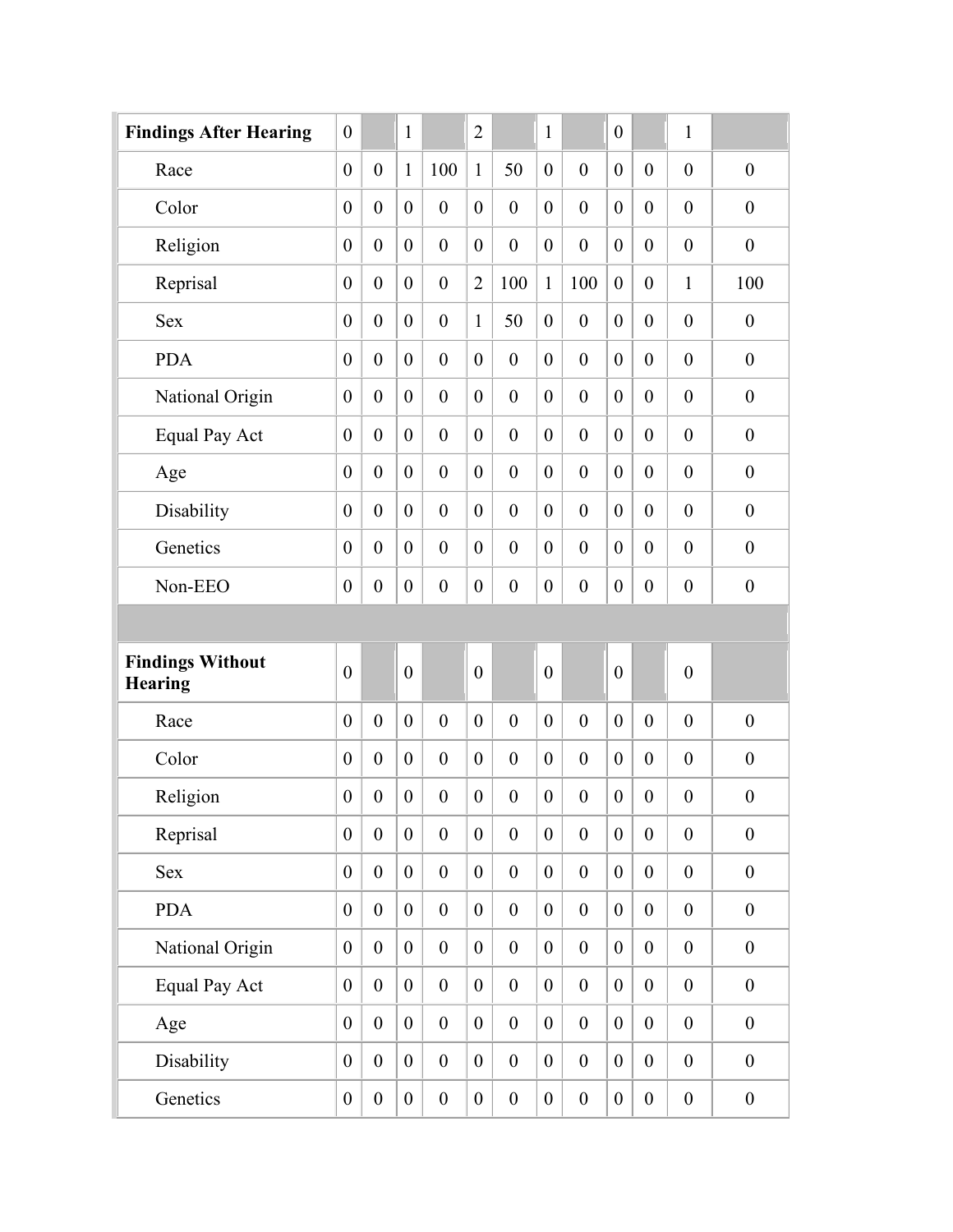| Non-EEO                                           | $\boldsymbol{0}$ | $\boldsymbol{0}$ | $\theta$         | $\theta$         | $\boldsymbol{0}$ | $\boldsymbol{0}$ | $\boldsymbol{0}$ | $\boldsymbol{0}$                 | $\boldsymbol{0}$ | $\overline{0}$   | $\theta$         | $\boldsymbol{0}$ |
|---------------------------------------------------|------------------|------------------|------------------|------------------|------------------|------------------|------------------|----------------------------------|------------------|------------------|------------------|------------------|
|                                                   |                  |                  |                  |                  |                  |                  |                  | <b>Comparative Data</b>          |                  |                  |                  |                  |
| <b>Findings of</b>                                |                  |                  |                  |                  |                  |                  |                  | <b>Previous Fiscal Year Data</b> |                  |                  |                  | 2022Thru06-      |
| <b>Discrimination</b><br><b>Rendered by Issue</b> |                  | 2017             |                  | 2018             |                  | 2019             |                  | 2020                             |                  | 2021             |                  | 30               |
|                                                   | #                | $\frac{0}{0}$    | #                | $\frac{0}{0}$    | #                | $\frac{0}{0}$    | #                | $\frac{0}{0}$                    | #                | $\frac{0}{0}$    | #                | $\frac{0}{0}$    |
| <b>Total Number Findings</b>                      | $\theta$         |                  | 1                |                  | $\overline{2}$   |                  | $\mathbf{1}$     |                                  | $\theta$         |                  | 1                |                  |
| Appointment/Hire                                  | $\theta$         | $\overline{0}$   | $\theta$         | $\theta$         | $\overline{0}$   | $\overline{0}$   | $\overline{0}$   | $\theta$                         | $\theta$         | $\theta$         | $\theta$         | $\boldsymbol{0}$ |
| <b>Assignment of Duties</b>                       | $\theta$         | $\overline{0}$   | $\theta$         | $\overline{0}$   | $\mathbf{1}$     | 50               | $\overline{0}$   | $\theta$                         | $\theta$         | $\theta$         | $\mathbf{0}$     | $\boldsymbol{0}$ |
| Awards                                            | $\theta$         | $\overline{0}$   | $\theta$         | $\overline{0}$   | $\overline{0}$   | $\overline{0}$   | $\theta$         | $\theta$                         | $\theta$         | $\theta$         | $\theta$         | $\boldsymbol{0}$ |
| Conversion to Full<br>Time/Perm Status            | $\theta$         | $\overline{0}$   | $\boldsymbol{0}$ | $\boldsymbol{0}$ | $\boldsymbol{0}$ | $\overline{0}$   | $\theta$         | $\overline{0}$                   | $\overline{0}$   | $\theta$         | $\theta$         | $\boldsymbol{0}$ |
| Disciplinary Action                               |                  |                  |                  |                  |                  |                  |                  |                                  |                  |                  |                  |                  |
| Demotion                                          | $\theta$         | $\overline{0}$   | $\theta$         | $\overline{0}$   | $\theta$         | $\overline{0}$   | $\overline{0}$   | $\mathbf{0}$                     | $\theta$         | $\mathbf{0}$     | $\theta$         | $\boldsymbol{0}$ |
| Reprimand                                         | $\overline{0}$   | $\overline{0}$   | $\theta$         | $\overline{0}$   | $\theta$         | $\overline{0}$   | $\theta$         | $\theta$                         | $\theta$         | $\mathbf{0}$     | $\theta$         | $\boldsymbol{0}$ |
| Suspension                                        | $\boldsymbol{0}$ | $\overline{0}$   | $\boldsymbol{0}$ | $\mathbf{0}$     | $\theta$         | $\mathbf{0}$     | $\theta$         | $\theta$                         | $\theta$         | $\overline{0}$   | $\theta$         | $\boldsymbol{0}$ |
| Removal                                           | $\theta$         | $\overline{0}$   | $\boldsymbol{0}$ | $\mathbf{0}$     | $\theta$         | $\mathbf{0}$     | $\theta$         | $\mathbf{0}$                     | $\theta$         | $\mathbf{0}$     | $\theta$         | $\boldsymbol{0}$ |
| Other                                             | $\theta$         | $\overline{0}$   | $\boldsymbol{0}$ | $\mathbf{0}$     | $\theta$         | $\mathbf{0}$     | $\theta$         | $\mathbf{0}$                     | $\theta$         | $\overline{0}$   | $\theta$         | $\boldsymbol{0}$ |
| Duty Hours                                        | $\theta$         | $\overline{0}$   | $\boldsymbol{0}$ | $\mathbf{0}$     | $\theta$         | $\mathbf{0}$     | $\theta$         | $\mathbf{0}$                     | $\theta$         | $\overline{0}$   | $\theta$         | $\boldsymbol{0}$ |
| Perf. Eval./ Appraisal                            | $\theta$         | $\overline{0}$   | $\boldsymbol{0}$ | $\overline{0}$   | $\boldsymbol{0}$ | $\boldsymbol{0}$ | $\boldsymbol{0}$ | $\overline{0}$                   | $\overline{0}$   | $\boldsymbol{0}$ | $\mathbf{1}$     | 100              |
| Examination/Test                                  | $\overline{0}$   | $\overline{0}$   | $\boldsymbol{0}$ | $\overline{0}$   | $\boldsymbol{0}$ | $\boldsymbol{0}$ | $\overline{0}$   | $\mathbf{0}$                     | $\overline{0}$   | $\overline{0}$   | $\overline{0}$   | $\mathbf{0}$     |
| Harassment                                        |                  |                  |                  |                  |                  |                  |                  |                                  |                  |                  |                  |                  |
| Non-Sexual                                        | $\theta$         | $\boldsymbol{0}$ | $\boldsymbol{0}$ | $\mathbf{0}$     | $\boldsymbol{0}$ | $\boldsymbol{0}$ | $\mathbf{1}$     | 100                              | $\overline{0}$   | $\boldsymbol{0}$ | $\overline{0}$   | $\boldsymbol{0}$ |
| Sexual                                            | $\boldsymbol{0}$ | $\boldsymbol{0}$ | $\boldsymbol{0}$ | $\boldsymbol{0}$ | $\mathbf{1}$     | 50               | $\boldsymbol{0}$ | $\boldsymbol{0}$                 | $\boldsymbol{0}$ | $\overline{0}$   | $\overline{0}$   | $\boldsymbol{0}$ |
| <b>Medical Examination</b>                        | $\boldsymbol{0}$ | $\boldsymbol{0}$ | $\boldsymbol{0}$ | $\boldsymbol{0}$ | $\boldsymbol{0}$ | $\boldsymbol{0}$ | $\boldsymbol{0}$ | $\boldsymbol{0}$                 | $\overline{0}$   | $\overline{0}$   | $\boldsymbol{0}$ | $\boldsymbol{0}$ |
| Pay including overtime                            | $\boldsymbol{0}$ | $\overline{0}$   | $\boldsymbol{0}$ | $\boldsymbol{0}$ | $\boldsymbol{0}$ | $\boldsymbol{0}$ | $\boldsymbol{0}$ | $\boldsymbol{0}$                 | $\overline{0}$   | $\overline{0}$   | $\theta$         | $\boldsymbol{0}$ |
| Promotion/Non-Selection                           | $\boldsymbol{0}$ | $\boldsymbol{0}$ | $\mathbf{1}$     | 100              | $\overline{2}$   | 100              | $\boldsymbol{0}$ | $\boldsymbol{0}$                 | $\boldsymbol{0}$ | $\mathbf{0}$     | $\boldsymbol{0}$ | $\boldsymbol{0}$ |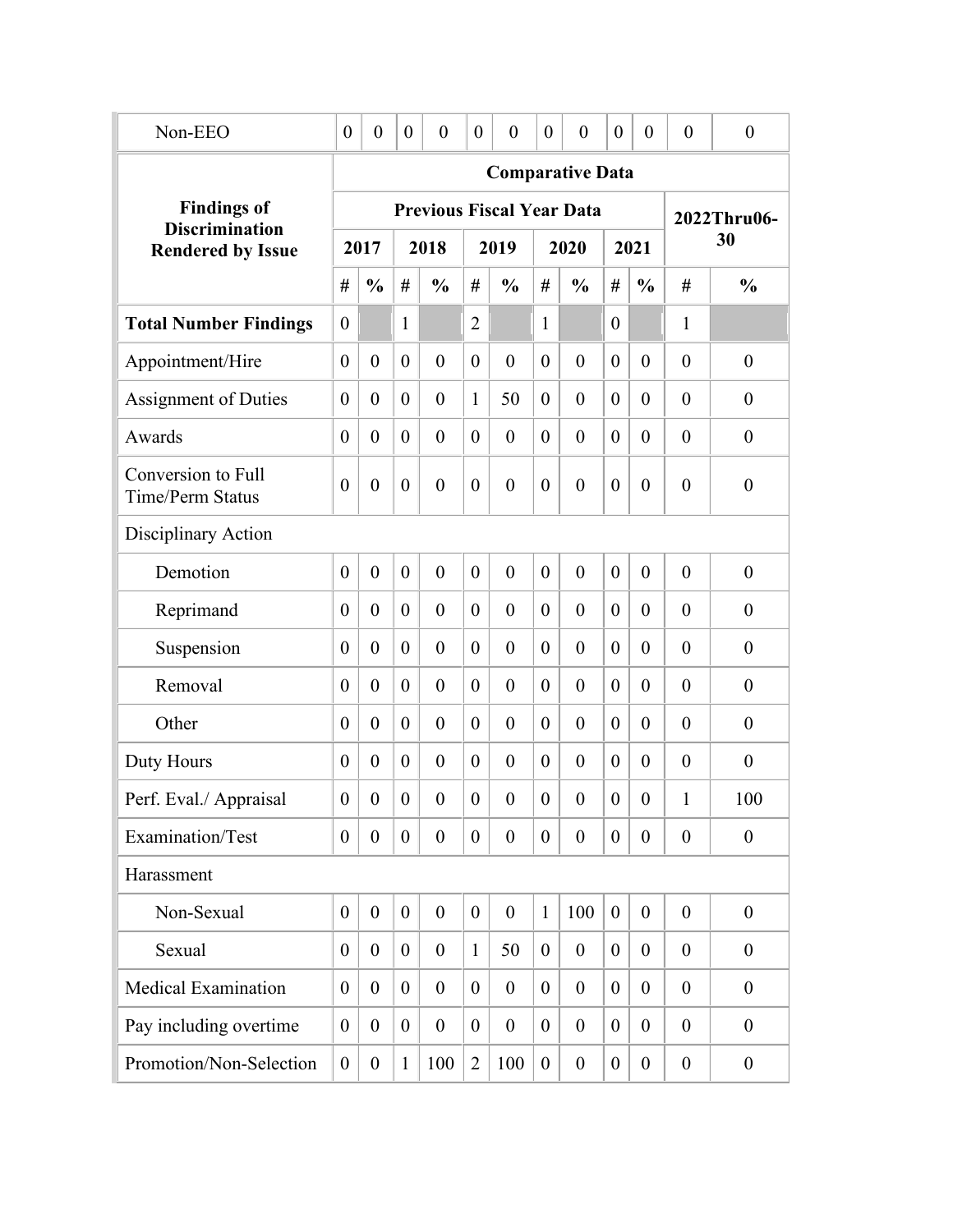| Reassignment                              |                  |                  |                  |                  |                  |                  |                  |                  |                  |                  |                  |                  |
|-------------------------------------------|------------------|------------------|------------------|------------------|------------------|------------------|------------------|------------------|------------------|------------------|------------------|------------------|
| Denied                                    | $\overline{0}$   | $\overline{0}$   | $\boldsymbol{0}$ | $\overline{0}$   | $\overline{0}$   | $\mathbf{0}$     | $\overline{0}$   | $\overline{0}$   | $\overline{0}$   | $\overline{0}$   | $\overline{0}$   | $\boldsymbol{0}$ |
| Directed                                  | $\theta$         | $\theta$         | $\boldsymbol{0}$ | $\boldsymbol{0}$ | $\boldsymbol{0}$ | $\mathbf{0}$     | $\theta$         | $\overline{0}$   | $\overline{0}$   | $\overline{0}$   | $\overline{0}$   | $\boldsymbol{0}$ |
| Reasonable<br>Accommodation<br>Disability | $\theta$         | $\theta$         | $\boldsymbol{0}$ | $\overline{0}$   | $\boldsymbol{0}$ | $\mathbf{0}$     | $\theta$         | $\overline{0}$   | $\theta$         | $\overline{0}$   | $\overline{0}$   | $\boldsymbol{0}$ |
| Reinstatement                             | $\overline{0}$   | $\theta$         | $\boldsymbol{0}$ | $\overline{0}$   | $\overline{0}$   | $\mathbf{0}$     | $\theta$         | $\theta$         | $\theta$         | $\overline{0}$   | $\theta$         | $\overline{0}$   |
| Religious<br>Accommodation                | $\overline{0}$   | $\theta$         | $\boldsymbol{0}$ | $\boldsymbol{0}$ | $\overline{0}$   | $\theta$         | $\theta$         | $\overline{0}$   | $\overline{0}$   | $\overline{0}$   | $\overline{0}$   | $\boldsymbol{0}$ |
| Retirement                                | $\theta$         | $\overline{0}$   | $\theta$         | $\overline{0}$   | $\overline{0}$   | $\overline{0}$   | $\theta$         | $\overline{0}$   | $\theta$         | $\overline{0}$   | $\overline{0}$   | $\boldsymbol{0}$ |
| Sex-Stereotyping                          | $\theta$         | $\overline{0}$   | $\boldsymbol{0}$ | $\overline{0}$   | $\overline{0}$   | $\overline{0}$   | $\theta$         | $\theta$         | $\theta$         | $\overline{0}$   | $\overline{0}$   | $\boldsymbol{0}$ |
| Telework                                  | $\overline{0}$   | $\overline{0}$   | $\boldsymbol{0}$ | $\overline{0}$   | $\boldsymbol{0}$ | $\overline{0}$   | $\theta$         | $\theta$         | $\theta$         | $\overline{0}$   | $\overline{0}$   | $\boldsymbol{0}$ |
| Termination                               | $\overline{0}$   | $\overline{0}$   | $\boldsymbol{0}$ | $\boldsymbol{0}$ | $\boldsymbol{0}$ | $\overline{0}$   | $\theta$         | $\overline{0}$   | $\theta$         | $\boldsymbol{0}$ | $\overline{0}$   | $\boldsymbol{0}$ |
| Terms/Conditions of<br>Employment         | $\theta$         | $\overline{0}$   | $\boldsymbol{0}$ | $\overline{0}$   | $\mathbf{1}$     | 50               | $\overline{0}$   | $\theta$         | $\overline{0}$   | $\overline{0}$   | $\overline{0}$   | $\boldsymbol{0}$ |
| Time and Attendance                       | $\overline{0}$   | $\theta$         | $\boldsymbol{0}$ | $\overline{0}$   | $\mathbf{0}$     | $\theta$         | $\theta$         | $\mathbf{0}$     | $\theta$         | $\overline{0}$   | $\overline{0}$   | $\boldsymbol{0}$ |
| Training                                  | $\overline{0}$   | $\boldsymbol{0}$ | $\boldsymbol{0}$ | $\boldsymbol{0}$ | $\boldsymbol{0}$ | $\boldsymbol{0}$ | $\theta$         | $\boldsymbol{0}$ | $\boldsymbol{0}$ | $\boldsymbol{0}$ | $\overline{0}$   | $\boldsymbol{0}$ |
| Other - User Define                       |                  |                  |                  |                  |                  |                  |                  |                  |                  |                  |                  |                  |
| User Defined - Other<br>1                 | $\theta$         | $\theta$         | $\boldsymbol{0}$ | $\overline{0}$   | $\overline{0}$   | $\mathbf{0}$     | $\overline{0}$   | $\overline{0}$   | $\theta$         | $\overline{0}$   | $\overline{0}$   | $\boldsymbol{0}$ |
| User Defined - Other<br>$\overline{2}$    | $\boldsymbol{0}$ | $\boldsymbol{0}$ | $\boldsymbol{0}$ | $\boldsymbol{0}$ | $\boldsymbol{0}$ | $\boldsymbol{0}$ | $\boldsymbol{0}$ | $\boldsymbol{0}$ | $\boldsymbol{0}$ | $\boldsymbol{0}$ | $\boldsymbol{0}$ | $\boldsymbol{0}$ |
| User Defined - Other<br>3                 | $\overline{0}$   | $\overline{0}$   | $\boldsymbol{0}$ | $\overline{0}$   | $\boldsymbol{0}$ | $\theta$         | $\overline{0}$   | $\overline{0}$   | $\overline{0}$   | $\overline{0}$   | $\overline{0}$   | $\boldsymbol{0}$ |
| User Defined - Other<br>$\overline{4}$    | $\overline{0}$   | $\boldsymbol{0}$ | $\boldsymbol{0}$ | $\boldsymbol{0}$ | $\boldsymbol{0}$ | $\boldsymbol{0}$ | $\boldsymbol{0}$ | $\boldsymbol{0}$ | $\overline{0}$   | $\boldsymbol{0}$ | $\boldsymbol{0}$ | $\boldsymbol{0}$ |
|                                           |                  |                  |                  |                  |                  |                  |                  |                  |                  |                  |                  |                  |
| <b>Findings After Hearing</b>             | $\overline{0}$   |                  | $\mathbf{1}$     |                  | $\overline{2}$   |                  | $\mathbf{1}$     |                  | $\overline{0}$   |                  | $\mathbf{1}$     |                  |
| Appointment/Hire                          | $\overline{0}$   | $\overline{0}$   | $\boldsymbol{0}$ | $\boldsymbol{0}$ | $\boldsymbol{0}$ | $\boldsymbol{0}$ | $\overline{0}$   | $\boldsymbol{0}$ | $\overline{0}$   | $\overline{0}$   | $\boldsymbol{0}$ | $\boldsymbol{0}$ |
| Assignment of Duties                      | $\overline{0}$   | $\overline{0}$   | $\boldsymbol{0}$ | $\boldsymbol{0}$ | $\mathbf{1}$     | 50               | $\boldsymbol{0}$ | $\boldsymbol{0}$ | $\mathbf{0}$     | $\boldsymbol{0}$ | $\boldsymbol{0}$ | $\boldsymbol{0}$ |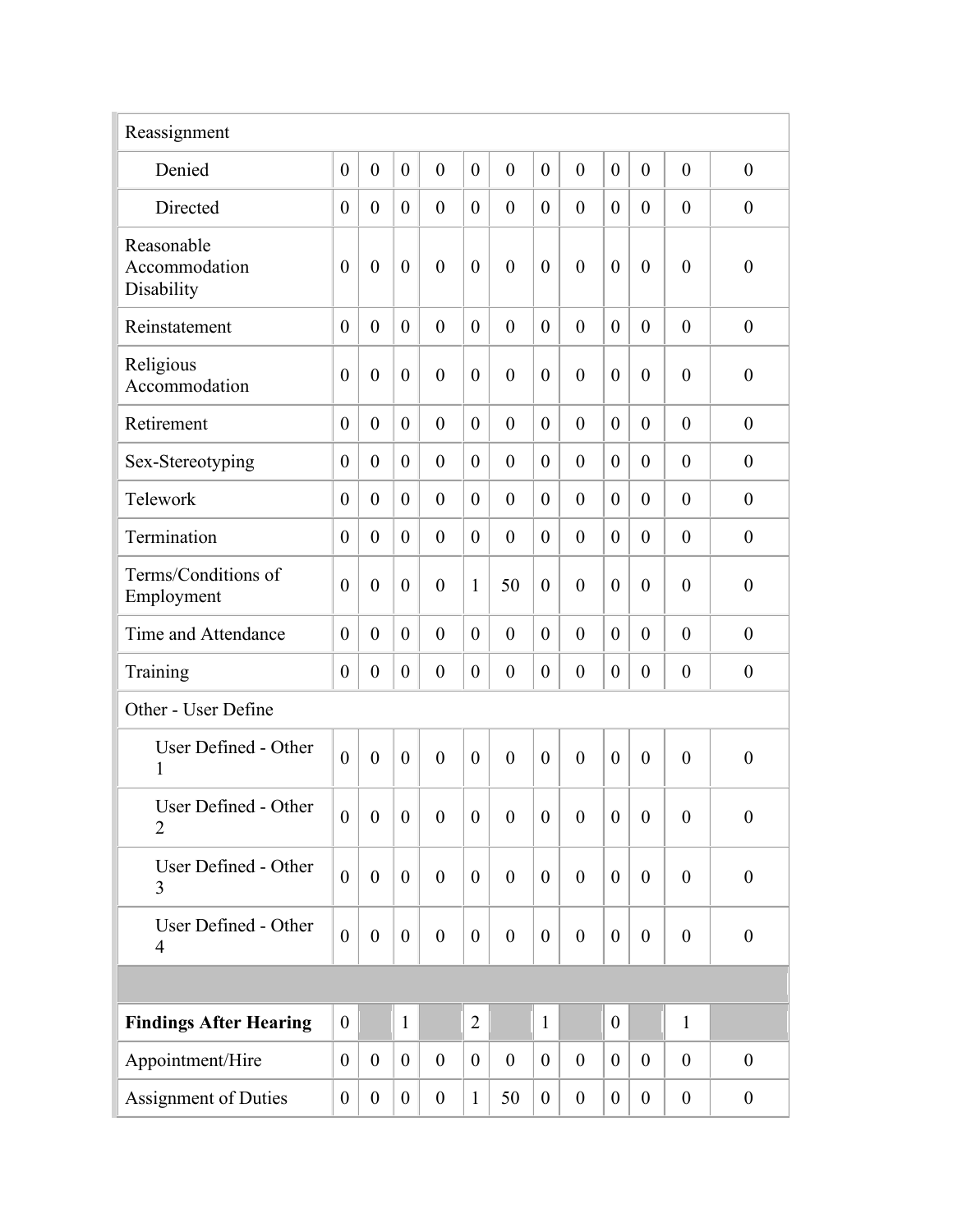| Awards                                        | $\theta$         | $\overline{0}$   | $\boldsymbol{0}$ | $\mathbf{0}$     | $\boldsymbol{0}$ | $\overline{0}$   | $\theta$         | $\overline{0}$   | $\overline{0}$   | $\overline{0}$   | $\theta$         | $\boldsymbol{0}$ |
|-----------------------------------------------|------------------|------------------|------------------|------------------|------------------|------------------|------------------|------------------|------------------|------------------|------------------|------------------|
| Conversion to Full<br><b>Time/Perm Status</b> | $\theta$         | $\overline{0}$   | $\boldsymbol{0}$ | $\boldsymbol{0}$ | $\boldsymbol{0}$ | $\overline{0}$   | $\boldsymbol{0}$ | $\overline{0}$   | $\overline{0}$   | $\overline{0}$   | $\overline{0}$   | $\boldsymbol{0}$ |
| Disciplinary Action                           |                  |                  |                  |                  |                  |                  |                  |                  |                  |                  |                  |                  |
| Demotion                                      | $\theta$         | $\overline{0}$   | $\boldsymbol{0}$ | $\overline{0}$   | $\overline{0}$   | $\mathbf{0}$     | $\mathbf{0}$     | $\overline{0}$   | $\overline{0}$   | $\overline{0}$   | $\overline{0}$   | $\boldsymbol{0}$ |
| Reprimand                                     | $\theta$         | $\theta$         | $\boldsymbol{0}$ | $\mathbf{0}$     | $\overline{0}$   | $\mathbf{0}$     | $\theta$         | $\theta$         | $\overline{0}$   | $\theta$         | $\theta$         | $\overline{0}$   |
| Suspension                                    | $\theta$         | $\overline{0}$   | $\boldsymbol{0}$ | $\overline{0}$   | $\boldsymbol{0}$ | $\mathbf{0}$     | $\overline{0}$   | $\overline{0}$   | $\overline{0}$   | $\overline{0}$   | $\theta$         | $\boldsymbol{0}$ |
| Removal                                       | $\theta$         | $\overline{0}$   | $\boldsymbol{0}$ | $\overline{0}$   | $\overline{0}$   | $\mathbf{0}$     | $\overline{0}$   | $\overline{0}$   | $\overline{0}$   | $\overline{0}$   | $\theta$         | $\boldsymbol{0}$ |
| Other                                         | $\theta$         | $\overline{0}$   | $\theta$         | $\mathbf{0}$     | $\overline{0}$   | $\mathbf{0}$     | $\overline{0}$   | $\overline{0}$   | $\overline{0}$   | $\overline{0}$   | $\theta$         | $\boldsymbol{0}$ |
| Duty Hours                                    | $\theta$         | $\overline{0}$   | $\boldsymbol{0}$ | $\mathbf{0}$     | $\overline{0}$   | $\mathbf{0}$     | $\overline{0}$   | $\overline{0}$   | $\overline{0}$   | $\overline{0}$   | $\theta$         | $\overline{0}$   |
| Perf. Eval./ Appraisal                        | $\theta$         | $\overline{0}$   | $\boldsymbol{0}$ | $\boldsymbol{0}$ | $\boldsymbol{0}$ | $\boldsymbol{0}$ | $\overline{0}$   | $\overline{0}$   | $\overline{0}$   | $\overline{0}$   | $\mathbf{1}$     | 100              |
| Examination/Test                              | $\theta$         | $\boldsymbol{0}$ | $\boldsymbol{0}$ | $\boldsymbol{0}$ | $\boldsymbol{0}$ | $\boldsymbol{0}$ | $\boldsymbol{0}$ | $\boldsymbol{0}$ | $\boldsymbol{0}$ | $\overline{0}$   | $\boldsymbol{0}$ | $\boldsymbol{0}$ |
| Harassment                                    |                  |                  |                  |                  |                  |                  |                  |                  |                  |                  |                  |                  |
| Non-Sexual                                    | $\theta$         | $\overline{0}$   | $\boldsymbol{0}$ | $\mathbf{0}$     | $\boldsymbol{0}$ | $\mathbf{0}$     | $\mathbf{1}$     | 100              | $\overline{0}$   | $\overline{0}$   | $\theta$         | $\boldsymbol{0}$ |
| Sexual                                        | $\theta$         | $\overline{0}$   | $\boldsymbol{0}$ | $\theta$         | $\mathbf{1}$     | 50               | $\overline{0}$   | $\overline{0}$   | $\overline{0}$   | $\overline{0}$   | $\theta$         | $\boldsymbol{0}$ |
| <b>Medical Examination</b>                    | $\theta$         | $\overline{0}$   | $\boldsymbol{0}$ | $\boldsymbol{0}$ | $\boldsymbol{0}$ | $\overline{0}$   | $\overline{0}$   | $\theta$         | $\theta$         | $\overline{0}$   | $\theta$         | $\boldsymbol{0}$ |
| Pay including overtime                        | $\overline{0}$   | $\theta$         | $\boldsymbol{0}$ | $\boldsymbol{0}$ | $\boldsymbol{0}$ | $\boldsymbol{0}$ | $\overline{0}$   | $\theta$         | $\theta$         | $\overline{0}$   | $\theta$         | $\boldsymbol{0}$ |
| Promotion/Non-Selection                       | $\boldsymbol{0}$ | $\boldsymbol{0}$ | $\mathbf{1}$     | 100              | $\overline{2}$   | 100              | $\boldsymbol{0}$ | $\boldsymbol{0}$ | $\boldsymbol{0}$ | $\boldsymbol{0}$ | $\boldsymbol{0}$ | $\boldsymbol{0}$ |
| Reassignment                                  |                  |                  |                  |                  |                  |                  |                  |                  |                  |                  |                  |                  |
| Denied                                        | $\theta$         | $\mathbf{0}$     | $\overline{0}$   | $\theta$         | $\overline{0}$   | $\boldsymbol{0}$ | $\boldsymbol{0}$ | $\boldsymbol{0}$ | $\theta$         | $\boldsymbol{0}$ | $\mathbf{0}$     | $\boldsymbol{0}$ |
| Directed                                      | $\theta$         | $\overline{0}$   | $\boldsymbol{0}$ | $\boldsymbol{0}$ | $\overline{0}$   | $\boldsymbol{0}$ | $\boldsymbol{0}$ | $\boldsymbol{0}$ | $\theta$         | $\boldsymbol{0}$ | $\overline{0}$   | $\boldsymbol{0}$ |
| Reasonable<br>Accommodation<br>Disability     | $\theta$         | $\theta$         | $\boldsymbol{0}$ | $\overline{0}$   | $\boldsymbol{0}$ | $\mathbf{0}$     | $\theta$         | $\mathbf{0}$     | $\theta$         | $\overline{0}$   | $\overline{0}$   | $\boldsymbol{0}$ |
| Reinstatement                                 | $\theta$         | $\mathbf{0}$     | $\theta$         | $\boldsymbol{0}$ | $\overline{0}$   | $\mathbf{0}$     | $\overline{0}$   | $\mathbf{0}$     | $\theta$         | $\overline{0}$   | $\theta$         | $\boldsymbol{0}$ |
| Religious<br>Accommodation                    | $\theta$         | $\overline{0}$   | $\boldsymbol{0}$ | $\boldsymbol{0}$ | $\boldsymbol{0}$ | $\boldsymbol{0}$ | $\boldsymbol{0}$ | $\boldsymbol{0}$ | $\theta$         | $\boldsymbol{0}$ | $\mathbf{0}$     | $\boldsymbol{0}$ |
| Retirement                                    | $\boldsymbol{0}$ | $\overline{0}$   | $\boldsymbol{0}$ | $\boldsymbol{0}$ | $\boldsymbol{0}$ | $\boldsymbol{0}$ | $\boldsymbol{0}$ | $\boldsymbol{0}$ | $\boldsymbol{0}$ | $\overline{0}$   | $\boldsymbol{0}$ | $\boldsymbol{0}$ |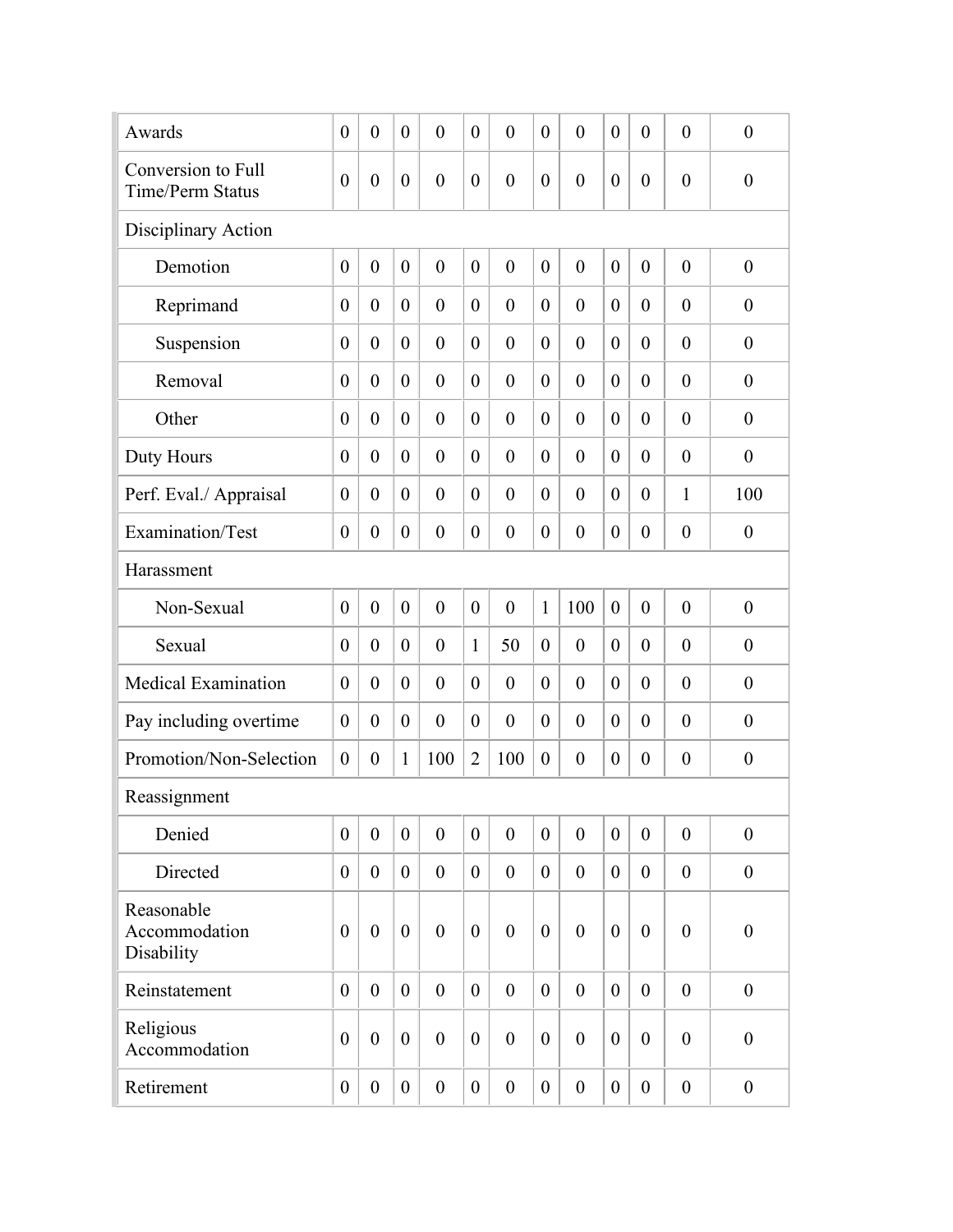| Sex-Stereotyping                              | $\theta$         | $\overline{0}$ | $\overline{0}$   | $\theta$         | $\theta$         | $\theta$         | $\theta$         | $\theta$         | $\theta$         | $\overline{0}$   | $\theta$         | $\boldsymbol{0}$ |
|-----------------------------------------------|------------------|----------------|------------------|------------------|------------------|------------------|------------------|------------------|------------------|------------------|------------------|------------------|
| Telework                                      | $\theta$         | $\theta$       | $\overline{0}$   | $\theta$         | $\theta$         | $\theta$         | $\theta$         | $\theta$         | $\theta$         | $\overline{0}$   | $\theta$         | $\boldsymbol{0}$ |
| Termination                                   | $\theta$         | $\theta$       | $\boldsymbol{0}$ | $\overline{0}$   | $\theta$         | $\theta$         | $\theta$         | $\theta$         | $\theta$         | $\theta$         | $\overline{0}$   | $\boldsymbol{0}$ |
| Terms/Conditions of<br>Employment             | $\overline{0}$   | $\overline{0}$ | $\boldsymbol{0}$ | $\overline{0}$   | $\mathbf{1}$     | 50               | $\theta$         | $\overline{0}$   | $\overline{0}$   | $\theta$         | $\overline{0}$   | $\boldsymbol{0}$ |
| Time and Attendance                           | $\theta$         | $\theta$       | $\theta$         | $\mathbf{0}$     | $\theta$         | $\mathbf{0}$     | $\theta$         | $\theta$         | $\overline{0}$   | $\theta$         | $\theta$         | $\theta$         |
| Training                                      | $\theta$         | $\overline{0}$ | $\boldsymbol{0}$ | $\mathbf{0}$     | $\theta$         | $\theta$         | $\theta$         | $\theta$         | $\theta$         | $\theta$         | $\theta$         | $\overline{0}$   |
| Other - User Define                           |                  |                |                  |                  |                  |                  |                  |                  |                  |                  |                  |                  |
| User Defined - Other<br>1                     | $\theta$         | $\overline{0}$ | $\overline{0}$   | $\overline{0}$   | $\mathbf{0}$     | $\mathbf{0}$     | $\mathbf{0}$     | $\theta$         | $\theta$         | $\theta$         | $\overline{0}$   | $\boldsymbol{0}$ |
| User Defined - Other<br>$\overline{2}$        | $\theta$         | $\overline{0}$ | $\mathbf{0}$     | $\mathbf{0}$     | $\theta$         | $\mathbf{0}$     | $\mathbf{0}$     | $\theta$         | $\overline{0}$   | $\theta$         | $\overline{0}$   | $\boldsymbol{0}$ |
| User Defined - Other<br>3                     | $\theta$         | $\theta$       | $\theta$         | $\mathbf{0}$     | $\theta$         | $\mathbf{0}$     | $\theta$         | $\mathbf{0}$     | $\overline{0}$   | $\theta$         | $\theta$         | $\overline{0}$   |
| User Defined - Other<br>$\overline{4}$        | $\overline{0}$   | $\theta$       | $\boldsymbol{0}$ | $\overline{0}$   | $\theta$         | $\theta$         | $\theta$         | $\overline{0}$   | $\overline{0}$   | $\theta$         | $\overline{0}$   | $\overline{0}$   |
|                                               |                  |                |                  |                  |                  |                  |                  |                  |                  |                  |                  |                  |
| <b>Findings Without</b><br><b>Hearing</b>     | $\theta$         |                | $\overline{0}$   |                  | $\theta$         |                  | $\theta$         |                  | $\overline{0}$   |                  | $\theta$         |                  |
| Appointment/Hire                              | $\theta$         | $\overline{0}$ | $\theta$         | $\mathbf{0}$     | $\theta$         | $\mathbf{0}$     | $\theta$         | $\theta$         | $\theta$         | $\theta$         | $\mathbf{0}$     | $\overline{0}$   |
| <b>Assignment of Duties</b>                   | $\theta$         | $\theta$       | $\theta$         | $\overline{0}$   | $\theta$         | $\mathbf{0}$     | $\theta$         | $\overline{0}$   | $\theta$         | $\theta$         | $\theta$         | $\overline{0}$   |
| Awards                                        | $\theta$         | $\overline{0}$ | $\boldsymbol{0}$ | $\boldsymbol{0}$ | $\boldsymbol{0}$ | $\boldsymbol{0}$ | $\overline{0}$   | $\boldsymbol{0}$ | $\overline{0}$   | $\boldsymbol{0}$ | $\overline{0}$   | $\boldsymbol{0}$ |
| Conversion to Full<br><b>Time/Perm Status</b> | $\overline{0}$   | $\overline{0}$ | $\boldsymbol{0}$ | $\boldsymbol{0}$ | $\boldsymbol{0}$ | $\theta$         | $\boldsymbol{0}$ | $\mathbf{0}$     | $\overline{0}$   | $\overline{0}$   | $\mathbf{0}$     | $\boldsymbol{0}$ |
| Disciplinary Action                           |                  |                |                  |                  |                  |                  |                  |                  |                  |                  |                  |                  |
| Demotion                                      | $\theta$         | $\overline{0}$ | $\boldsymbol{0}$ | $\boldsymbol{0}$ | $\boldsymbol{0}$ | $\boldsymbol{0}$ | $\overline{0}$   | $\boldsymbol{0}$ | $\overline{0}$   | $\overline{0}$   | $\theta$         | $\boldsymbol{0}$ |
| Reprimand                                     | $\boldsymbol{0}$ | $\overline{0}$ | $\boldsymbol{0}$ | $\boldsymbol{0}$ | $\boldsymbol{0}$ | $\overline{0}$   | $\overline{0}$   | $\boldsymbol{0}$ | $\boldsymbol{0}$ | $\overline{0}$   | $\boldsymbol{0}$ | $\boldsymbol{0}$ |
| Suspension                                    | $\theta$         | $\overline{0}$ | $\boldsymbol{0}$ | $\boldsymbol{0}$ | $\boldsymbol{0}$ | $\overline{0}$   | $\overline{0}$   | $\boldsymbol{0}$ | $\overline{0}$   | $\overline{0}$   | $\boldsymbol{0}$ | $\boldsymbol{0}$ |
| Removal                                       | $\overline{0}$   | $\overline{0}$ | $\boldsymbol{0}$ | $\boldsymbol{0}$ | $\boldsymbol{0}$ | $\boldsymbol{0}$ | $\boldsymbol{0}$ | $\boldsymbol{0}$ | $\boldsymbol{0}$ | $\boldsymbol{0}$ | $\boldsymbol{0}$ | $\boldsymbol{0}$ |
|                                               |                  |                |                  |                  |                  |                  |                  |                  |                  |                  |                  |                  |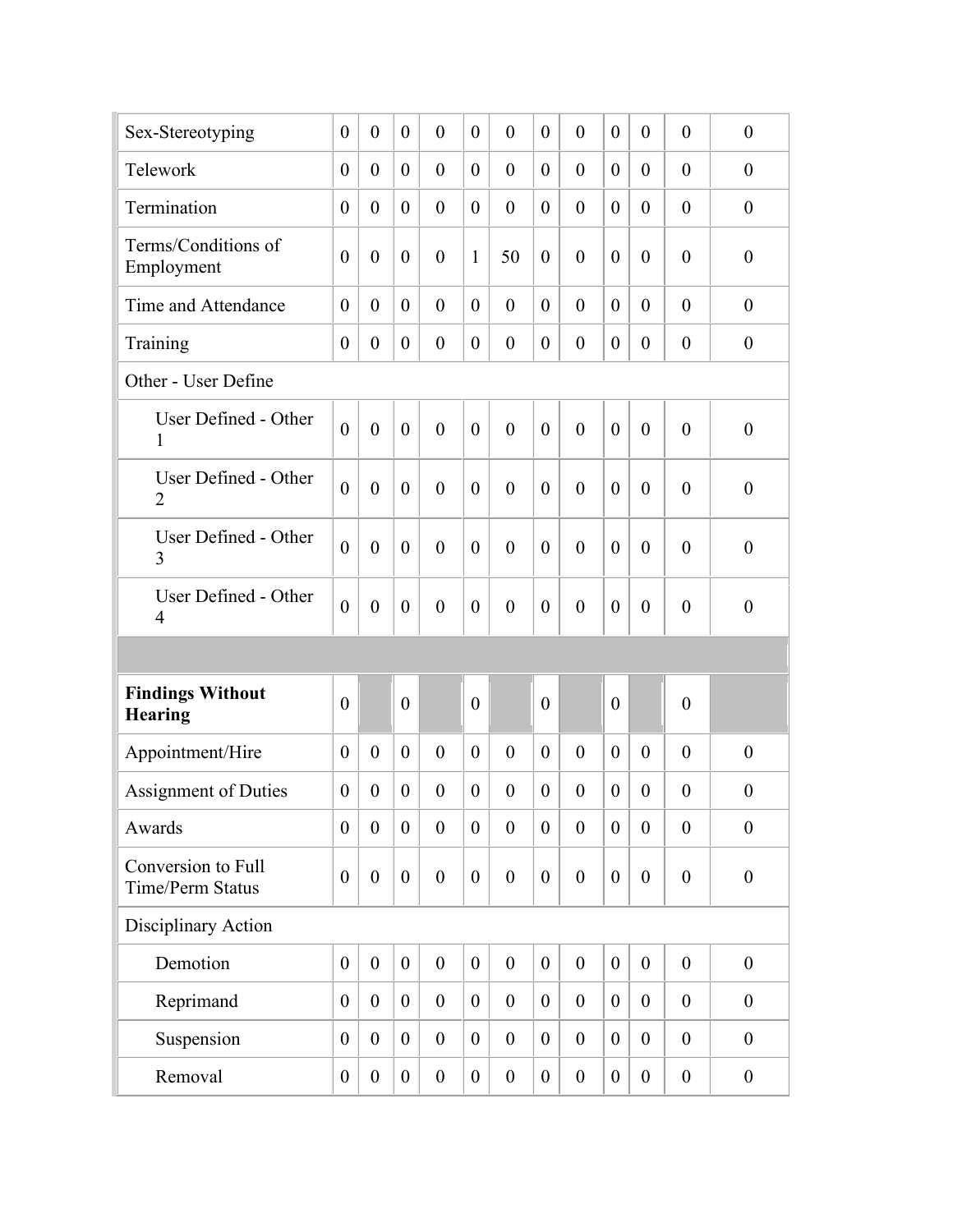| Other                                     | $\theta$         | $\overline{0}$   | $\theta$         | $\overline{0}$   | $\boldsymbol{0}$ | $\boldsymbol{0}$ | $\overline{0}$   | $\overline{0}$   | $\overline{0}$   | $\overline{0}$   | $\overline{0}$   | $\boldsymbol{0}$ |
|-------------------------------------------|------------------|------------------|------------------|------------------|------------------|------------------|------------------|------------------|------------------|------------------|------------------|------------------|
| Duty Hours                                | $\theta$         | $\theta$         | $\boldsymbol{0}$ | $\overline{0}$   | $\boldsymbol{0}$ | $\boldsymbol{0}$ | $\overline{0}$   | $\overline{0}$   | $\theta$         | $\theta$         | $\overline{0}$   | $\boldsymbol{0}$ |
| Perf. Eval./ Appraisal                    | $\theta$         | $\theta$         | $\boldsymbol{0}$ | $\overline{0}$   | $\boldsymbol{0}$ | $\mathbf{0}$     | $\theta$         | $\overline{0}$   | $\theta$         | $\theta$         | $\overline{0}$   | $\boldsymbol{0}$ |
| Examination/Test                          | $\boldsymbol{0}$ | $\boldsymbol{0}$ | $\boldsymbol{0}$ | $\boldsymbol{0}$ | $\boldsymbol{0}$ | $\boldsymbol{0}$ | $\boldsymbol{0}$ | $\boldsymbol{0}$ | $\boldsymbol{0}$ | $\theta$         | $\boldsymbol{0}$ | $\boldsymbol{0}$ |
| Harassment                                |                  |                  |                  |                  |                  |                  |                  |                  |                  |                  |                  |                  |
| Non-Sexual                                | $\overline{0}$   | $\overline{0}$   | $\mathbf{0}$     | $\overline{0}$   | $\overline{0}$   | $\overline{0}$   | $\overline{0}$   | $\overline{0}$   | $\overline{0}$   | $\mathbf{0}$     | $\overline{0}$   | $\boldsymbol{0}$ |
| Sexual                                    | $\theta$         | $\overline{0}$   | $\theta$         | $\overline{0}$   | $\overline{0}$   | $\overline{0}$   | $\theta$         | $\mathbf{0}$     | $\overline{0}$   | $\overline{0}$   | $\overline{0}$   | $\overline{0}$   |
| <b>Medical Examination</b>                | $\theta$         | $\overline{0}$   | $\theta$         | $\overline{0}$   | $\overline{0}$   | $\overline{0}$   | $\theta$         | $\mathbf{0}$     | $\overline{0}$   | $\overline{0}$   | $\overline{0}$   | $\overline{0}$   |
| Pay including overtime                    | $\theta$         | $\theta$         | $\theta$         | $\overline{0}$   | $\overline{0}$   | $\overline{0}$   | $\theta$         | $\overline{0}$   | $\overline{0}$   | $\theta$         | $\theta$         | $\boldsymbol{0}$ |
| Promotion/Non-Selection                   | $\overline{0}$   | $\overline{0}$   | $\boldsymbol{0}$ | $\boldsymbol{0}$ | $\boldsymbol{0}$ | $\boldsymbol{0}$ | $\theta$         | $\overline{0}$   | $\overline{0}$   | $\theta$         | $\overline{0}$   | $\boldsymbol{0}$ |
| Reassignment                              |                  |                  |                  |                  |                  |                  |                  |                  |                  |                  |                  |                  |
| Denied                                    | $\overline{0}$   | $\overline{0}$   | $\mathbf{0}$     | $\overline{0}$   | $\overline{0}$   | $\mathbf{0}$     | $\overline{0}$   | $\overline{0}$   | $\overline{0}$   | $\mathbf{0}$     | $\overline{0}$   | $\boldsymbol{0}$ |
| Directed                                  | $\theta$         | $\overline{0}$   | $\theta$         | $\overline{0}$   | $\boldsymbol{0}$ | $\mathbf{0}$     | $\overline{0}$   | $\overline{0}$   | $\theta$         | $\theta$         | $\overline{0}$   | $\boldsymbol{0}$ |
| Reasonable<br>Accommodation<br>Disability | $\theta$         | $\overline{0}$   | $\boldsymbol{0}$ | $\boldsymbol{0}$ | $\boldsymbol{0}$ | $\boldsymbol{0}$ | $\boldsymbol{0}$ | $\overline{0}$   | $\overline{0}$   | $\overline{0}$   | $\overline{0}$   | $\boldsymbol{0}$ |
| Reinstatement                             | $\theta$         | $\overline{0}$   | $\boldsymbol{0}$ | $\overline{0}$   | $\boldsymbol{0}$ | $\overline{0}$   | $\theta$         | $\overline{0}$   | $\theta$         | $\overline{0}$   | $\overline{0}$   | $\boldsymbol{0}$ |
| Religious<br>Accommodation                | $\overline{0}$   | $\theta$         | $\boldsymbol{0}$ | $\overline{0}$   | $\overline{0}$   | $\overline{0}$   | $\mathbf{0}$     | $\overline{0}$   | $\overline{0}$   | $\theta$         | $\theta$         | $\boldsymbol{0}$ |
| Retirement                                | $\boldsymbol{0}$ | $\boldsymbol{0}$ | $\boldsymbol{0}$ | $\boldsymbol{0}$ | $\boldsymbol{0}$ | $\boldsymbol{0}$ | $\boldsymbol{0}$ | $\boldsymbol{0}$ | $\boldsymbol{0}$ | $\boldsymbol{0}$ | $\boldsymbol{0}$ | $\boldsymbol{0}$ |
| Sex-Stereotyping                          | $\overline{0}$   | $\overline{0}$   | $\boldsymbol{0}$ | $\boldsymbol{0}$ | $\boldsymbol{0}$ | $\boldsymbol{0}$ | $\boldsymbol{0}$ | $\boldsymbol{0}$ | $\overline{0}$   | $\overline{0}$   | $\mathbf{0}$     | $\boldsymbol{0}$ |
| Telework                                  | $\theta$         | $\overline{0}$   | $\boldsymbol{0}$ | $\boldsymbol{0}$ | $\boldsymbol{0}$ | $\boldsymbol{0}$ | $\boldsymbol{0}$ | $\boldsymbol{0}$ | $\overline{0}$   | $\overline{0}$   | $\theta$         | $\boldsymbol{0}$ |
| Termination                               | $\overline{0}$   | $\overline{0}$   | $\boldsymbol{0}$ | $\boldsymbol{0}$ | $\boldsymbol{0}$ | $\boldsymbol{0}$ | $\boldsymbol{0}$ | $\theta$         | $\overline{0}$   | $\overline{0}$   | $\theta$         | $\boldsymbol{0}$ |
| Terms/Conditions of<br>Employment         | $\boldsymbol{0}$ | $\boldsymbol{0}$ | $\boldsymbol{0}$ | $\boldsymbol{0}$ | $\boldsymbol{0}$ | $\boldsymbol{0}$ | $\boldsymbol{0}$ | $\boldsymbol{0}$ | $\boldsymbol{0}$ | $\boldsymbol{0}$ | $\boldsymbol{0}$ | $\boldsymbol{0}$ |
| Time and Attendance                       | $\overline{0}$   | $\overline{0}$   | $\boldsymbol{0}$ | $\boldsymbol{0}$ | $\boldsymbol{0}$ | $\overline{0}$   | $\boldsymbol{0}$ | $\boldsymbol{0}$ | $\overline{0}$   | $\overline{0}$   | $\mathbf{0}$     | $\boldsymbol{0}$ |
| Training                                  | $\overline{0}$   | $\boldsymbol{0}$ | $\boldsymbol{0}$ | $\boldsymbol{0}$ | $\boldsymbol{0}$ | $\boldsymbol{0}$ | $\overline{0}$   | $\boldsymbol{0}$ | $\boldsymbol{0}$ | $\overline{0}$   | $\boldsymbol{0}$ | $\boldsymbol{0}$ |
| Other - User Define                       |                  |                  |                  |                  |                  |                  |                  |                  |                  |                  |                  |                  |